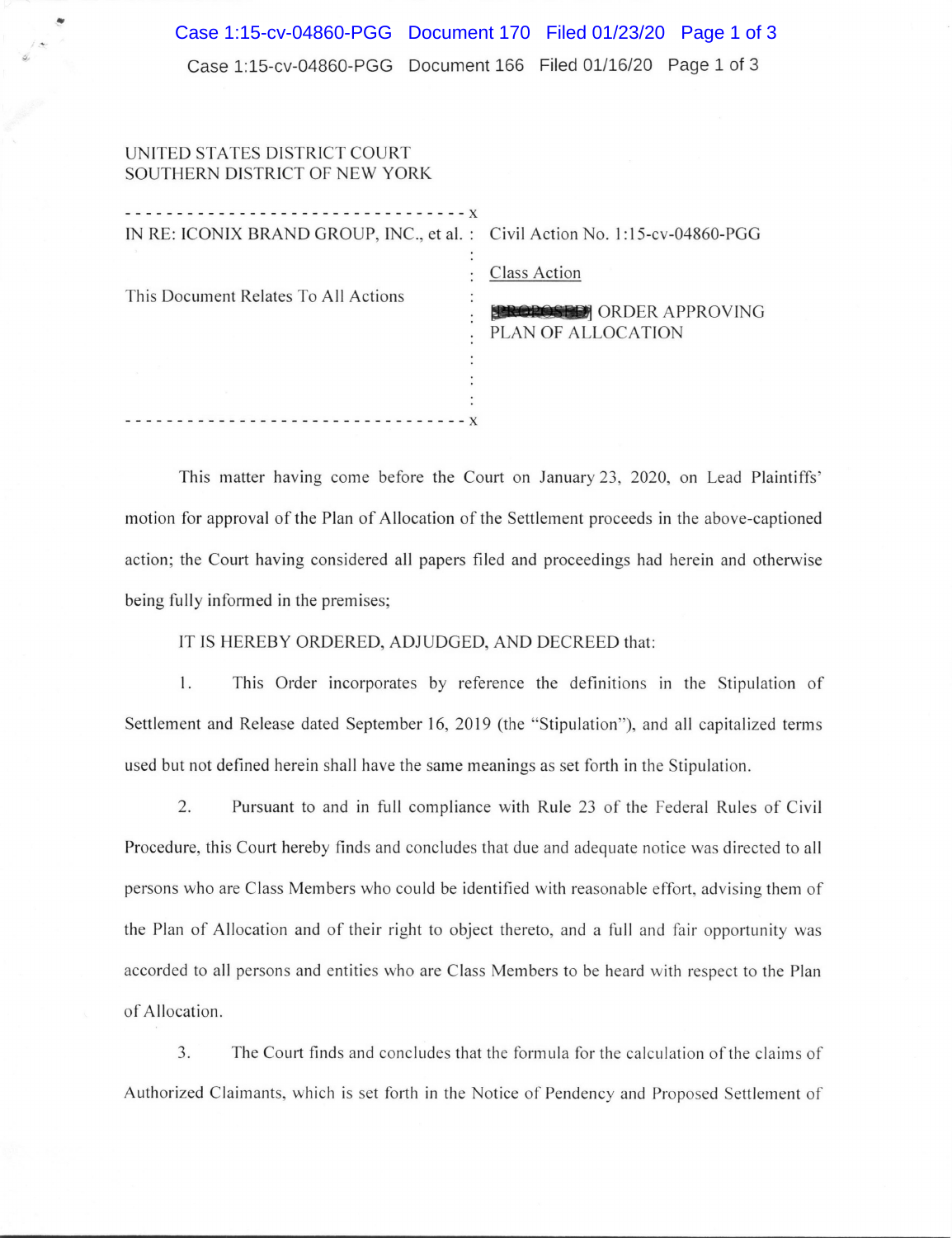## Case 1:15-cv-04860-PGG Document 170 Filed 01/23/20 Page 2 of 3 Case 1:15-cv-04860-PGG Document 166 Filed 01/16/20 Page 2 of 3

Class Action (the "Notice") sent to Class Members, provides a fair and reasonable basis upon which to allocate the proceeds of the Net Settlement Fund established by the Stipulation among the Class Members, with due consideration having been given to administrative convenience and necessity.

 $4.$ This Court finds and concludes that the Plan of Allocation, as set forth in the Notice, is, in all respects, fair and reasonable, and the Court approves the Plan of Allocation.

IT IS SO ORDERED.

DATED: Jan. 23, 2020

**ABLE PAUL G. GARDEPHE** THE HC UNITED STATES DISTRICT JUDGE